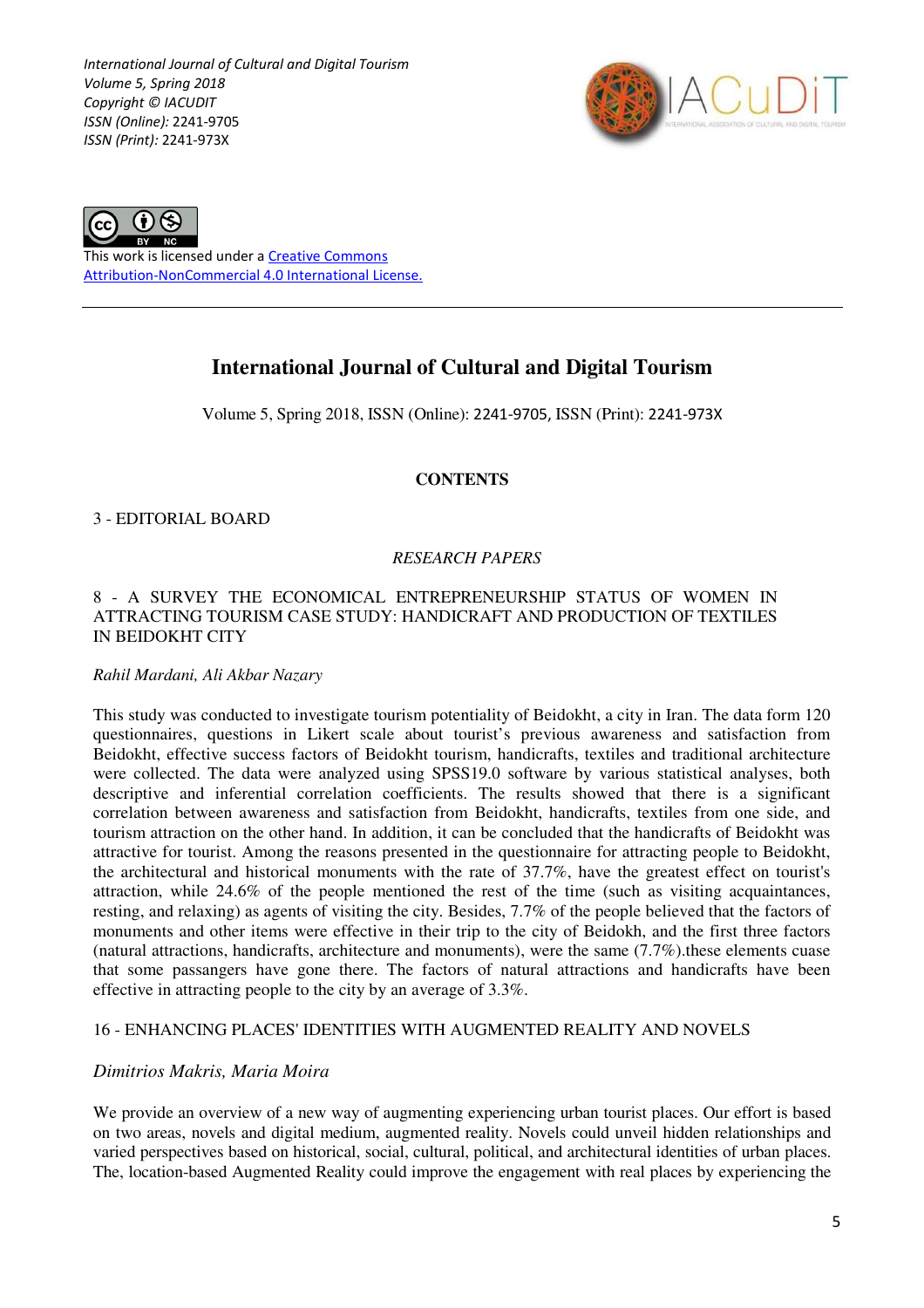visiting place in different ways through the perspective of novels' imaginary worlds. We address the integration of novels within an AR digital environment. We present a framework based on four approaches for AR, reinforcing, remembering, recontextualization and re-embodiment, by interwoven them with narrative analysis content extracted from novels. Such content express the city's substance (buildings, roads, squares); the ordered paths that reveal the oscillated motion of characters and events between city's sites; and the plot's situations that disclose the narrative city's geographies. Our tree-fold endeavor comprises the location of various real places associated with the novel; characters and events are expressed as paths between sites; the spatio-temporal implementation of the emotional-psychological situations of the novel's plot is overlaid. Two cases are presented; a single urban region, that of Heraklion, Crete, as unveiled from different authors' novels and second, three cities Jerusalem, Cairo and Alexandria under the gaze of a single writer. We emphasize the increasing potential of novels-based AR medium for a creative and fruitful engagement when visiting urban places, and encompassing a more multifaceted social and spiritual involvement of tourists – visitors with urban realities.

# 24 - TRADITIONAL PERFORMING ARTS AS A REGIONAL RESOURCE: EXAMINING JAPAN'S KAGURA DANCE FORM

### *Kenta Yamamoto*

This article focuses on Kagura, a traditional Japanese dance form mainly practiced in rural Japan. This article throws light on how each community in the peripheral regions of Japan views this dance form. By doing so, we also focus on how regional cultural resources contribute to regional sustainability in these areas. Regional cultural resources are often viewed as tourism resources—that is, they are used to boost tourism. However, some of the cases considered in this paper show that regional cultural resources can be used in other manners. In other words, these cases show that tourism is not the only way to sustain regional cultures.

The findings presented in this article pertain to the broader question of how to properly implement a culture-based sustainable regional development plan. The findings and suggestions presented in this article can be applied to other contexts also.

### 41 - PASSIVE SPORT TOURISM: BUILDING AN AUTONOMOUS PROFILE

# *Ourania P. Vrondou*

There have been a significant number of attempts to define sport tourism as well as to categorize its different expressions produced since the two massive leisure phenomena have collided in the early '80s. 'Passive' sport tourism has early been identified as one of the main pylons of the phenomenon examining travelling produced due to events' attending but literature has failed to produce concrete assumption on its size, nature and operation. Further confusion is produced when linking events organization with sport tourism, generating thus, the need to produce clear guiding theoretical guidance to facilitate organizers and policy makers to design effective developmental plans. The paper focuses on passive sport tourism revisiting the initial conceptual paths and building on the specific features that separate this specific tourism form. Concluding suggestions aim to produce distinct types of sport tourism operation, tourist behavior and map the dimensions for developing effective passive sport tourism developments.